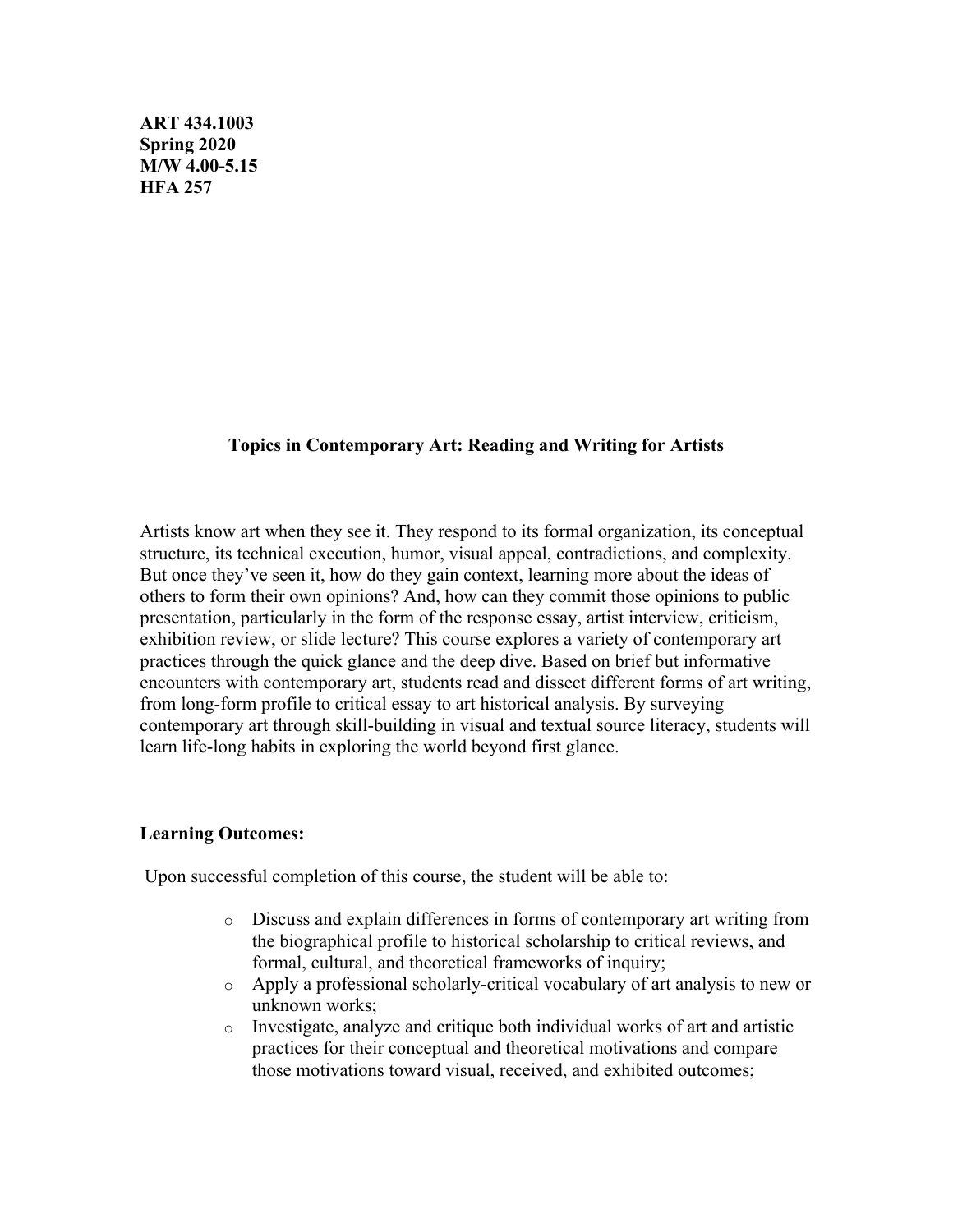- o Locate, understand, and utilize different forms of art writing sources using UNLV Library assets;
- o Compose and analyze specific forms of popular contemporary art writing, and
- o Deliver professional-quality group presentations on works of art that connect in meaningful ways.

# **Required Texts:**

- •
- o All texts are available via Canvas.
- o You must download a UNLV VPN for your personal computer to some articles off-campus. Visit https://www.it.unlv.edu/vpn (Links to an external site.) to set up.

## **Course Requirements:**

**Attendance:** It is the student's responsibility to attend all class lectures, and to participate frequently and actively in discussion. Failure to attend class will result in a lower course grade. An accumulation of 4 or more absences throughout the semester will result in a course grade of F.

**Readings:** Students must complete all required readings in advance of class meetings, and come to class prepared to discuss. Students are encouraged to meet with their Professor in Office Hours to discuss questions on reading, lecture material, or other related matters.

**Assignments**: Students will submit the following assignments to Canvas on the days specified below:

- 1. Response Essay, due Feb 3 by 11.59p
- 2. Critical Essay, due Mar 9 by 11.59p
- 3. Group Presentation Proposal, due Mar 30 by 11.59p
- 4. Group Presentations, due Apr 6 and Apr 8 in class
- 5. Exhibition Review, due Apr 27 by 11.59p

Students will also post a peer review (automatically assigned) for each assignment, due shortly after the original submission. Students will earn 100 for each peer review submitted on time, and averaged into their own assignment grade. Late reviews will be marked down in accordance with the late assignments policy.

All written assignments should adhere to the following formats: MS Word document (or similar), 12-pt font such as Times New Roman, double-spaced, and with margins no less than 1-in. Each assignment should begin with your name, date, the course number, as well as an original title for the piece. A list of works cited will accompany the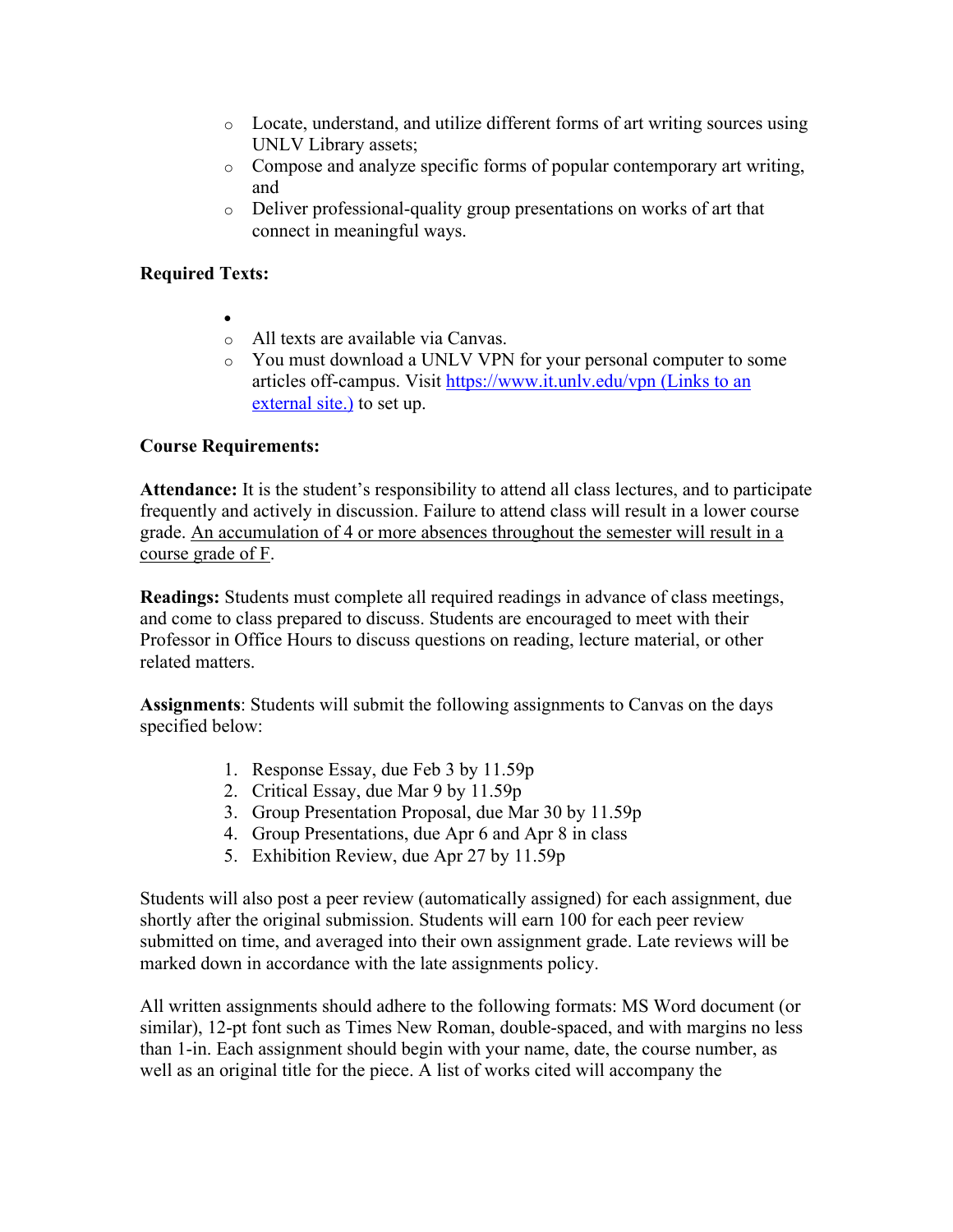assignment. All illustrations will be properly captioned with the artist, title, date, medium, dimensions, and collecting institution (if known).

Proper citation is required in this course. Please refer to *The Chicago Manual of Style* 17th ed. to format all footnotes, endnotes, captions, and bibliographic references. For advice on when, where, and how to cite sources, see http://writing.yalecollege.yale.edu/advice-students/using-sources (Links to an external site.).

Failure to use proper citation on written assignments will result in a lowered assignment grade. Repeated occurrence or blatant disregard could amount to plagiarism, which automatically results in a failing grade for the course. It is the student's responsibility to familiarize themself with and complete proper citation on each and every assignment.

All group oral assignments/ presentations should be executed on PowerPoint, Keynote, or GoogleSlides. The presentation delivery must be evenly distributed among all participants. A list of works discussed, key points, and bibliographic references should be distributed to audience along with the presentation delivery. The above-mentioned standards for written text in the presentation applies..

**Assessment**: Your grade will be based on the following

| Attendance                      | 20% |
|---------------------------------|-----|
| <b>Discussion Participation</b> | 30% |
| Written Assignments             | 30% |
| Group Presentation              | 20% |

## **Grading**

 $A = 94 - 100$  $A = 90-93$  $B+=87-89$  $B = 84-86$  $B = 80-83$  $C+= 77-79$  $C = 74-76$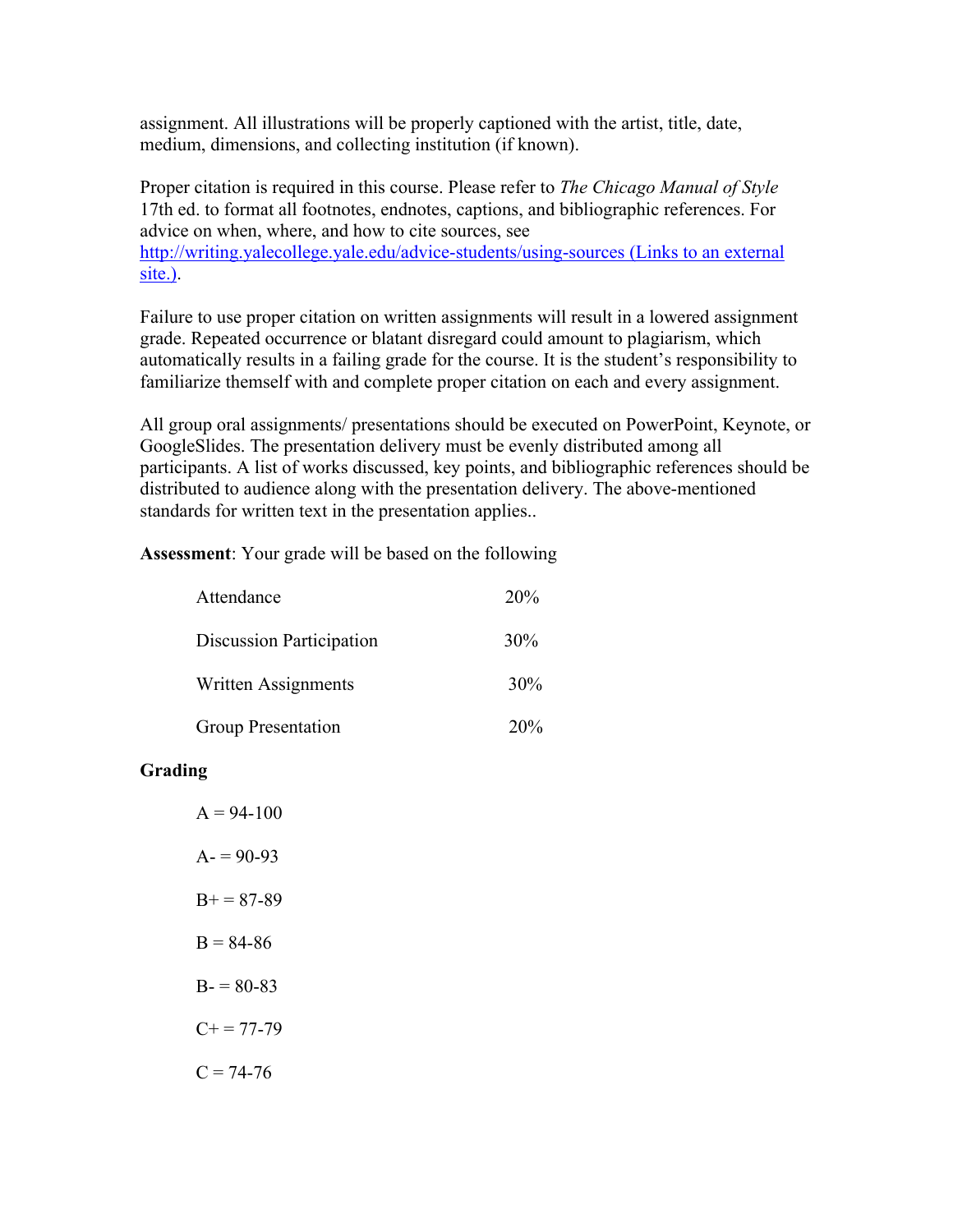$C = 70-73$  $D+= 67-69$  $D = 65-66$  $F =$  below 65

## **Rubric (Written Assignments):**

**A:** Excellent; original and incisive in idea and analysis, well developed and nuanced argument with thoughtful and considered in use of sources, fluid and graceful writing, consistent and correct citation, virtually free of spelling, grammar, and formatting errors. **(A-** fulfills at least 3 of these criteria)

**B:** Commendable; incisive in analysis, clear argument with thoughtful use of supporting information from sources, fluid writing, few spelling, grammar, formatting errors. (**B+**  fulfills all with additional originality, **B-** fulfills at least 2 of these criteria)

**C:** Satisfactory; meets requirements of the assignment, indication of argument/position using some sources to support arguments**;** consistent but partially incomplete citation, some spelling, grammar, formatting errors. (**C+** fulfills all with greater accuracy, **C**fulfills most with partial accuracy)

**D and below:** Unsatisfactory; does not meet requirements of assignment, vague or no indication of argument/position, inconsistent and incorrect use of sources to support ideas; poor organization and/or writing mechanics, multiple spelling, grammar, and formatting errors. (**D+** provides greater accuracy, **F** exhibits extreme lack of consideration for criteria)

All assignments will be submitted to the professor via Canvas by 11.59p on the day specified. Late papers will be marked down by  $\frac{1}{2}$ - letter grade for each day late (i.e. a one-day-late "B" grade would become a "B-," a two-day-late "B" grade would become a " $C+$ ."

## **Rubric (oral/presentation):**

**A:** Excellent; original and incisive in delivery and analysis, well developed and nuanced argument with thoughtful and considered interpretation of sources, fluid and graceful communication. Presentation shows excellence in visual design, consistent and correct citation, virtually free of spelling, grammar, and formatting errors. A properly formatted list of texts consulted, as well as bullet-point takeaways and discussion questions, accompanies the presentation. Presentation and list of texts posted to Canvas and made available to all participants prior to class. Group members lead engaging discussion with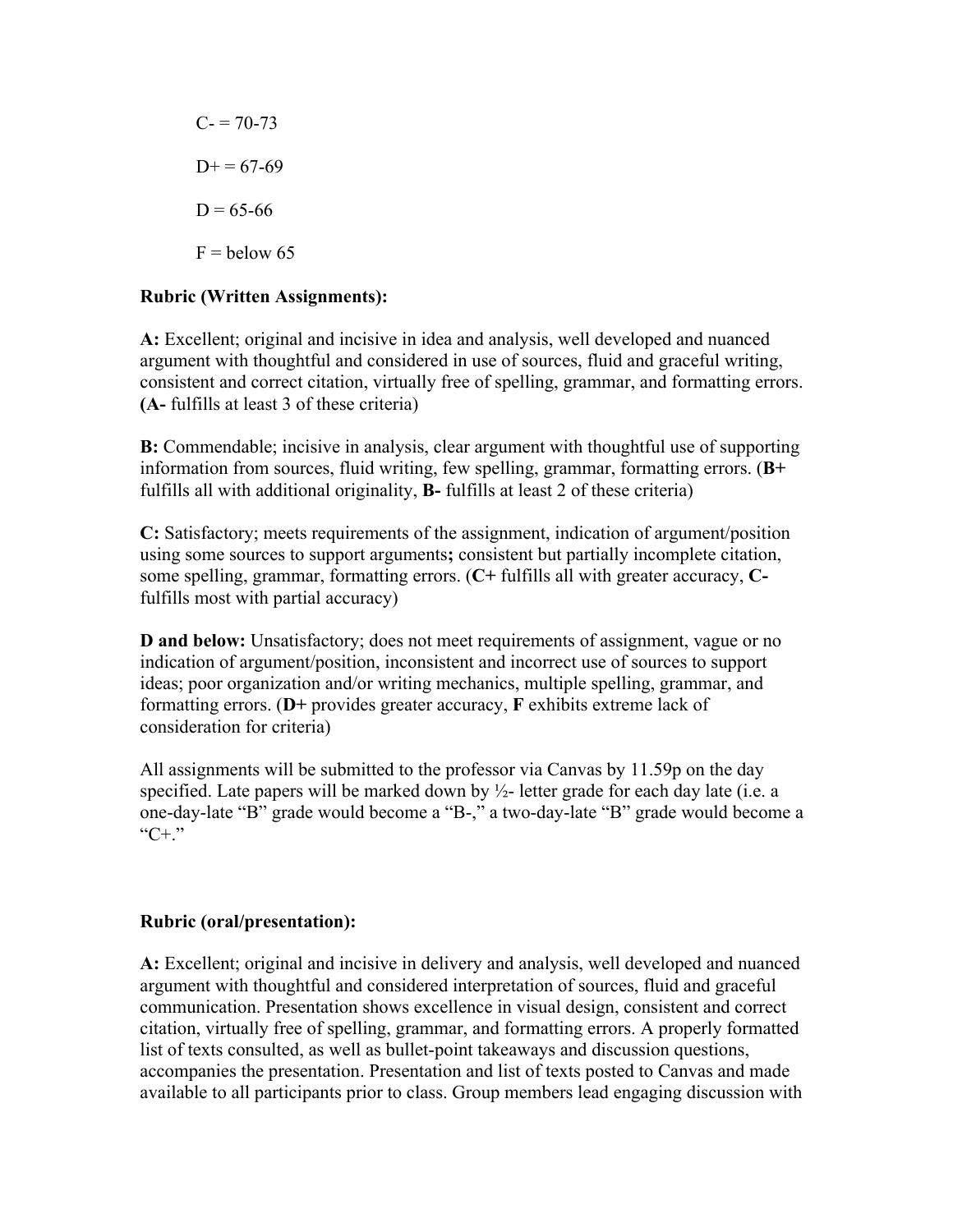full participation of class, encouraging challenging points of view and enabling a generous approach to teaching. **(A-** fulfills at least 3 of these criteria)

**B:** Commendable; incisive in delivery and analysis, clear argument with thoughtful use of supporting information from sources, fluid communication. Presentation shows clarity and professionalism in visual design, few spelling, grammar, formatting errors. A properly formatted list of texts consulted, as well as bullet-point takeaways and discussion questions, accompanies the presentation. Presentation and list of texts posted to Canvas and made available to all participants prior to class. Group members lead engaging discussion with participation of class, encouraging independent thought and verbal analysis, enabling appropriate clarification when required. (**B+** fulfills all with additional originality, **B-** fulfills at least 2 of these criteria)

**C:** Satisfactory; meets requirements of the assignment, indication of argument/position using some sources to support arguments. Presentation shows coherent organization in visual design consistent but partially incomplete citation, some spelling, grammar, formatting errors. A list of texts consulted accompanies the presentation. Group members lead partial discussion of concepts and terms. (**C+** fulfills all with greater accuracy, **C**fulfills most with partial accuracy)

**D and below:** Unsatisfactory; does not meet requirements of assignment, vague or no indication of argument/position, inconsistent and incorrect use of sources to support ideas; poor organization and/or visual design, multiple spelling, grammar, and formatting errors. No class discussion. Faulty or incomplete clarification of terms and ideas. (**D+** provides greater accuracy, **F** exhibits extreme lack of consideration for criteria)

**Academic Misconduct** Academic integrity is a legitimate concern for every member of the Campus community; we all share in upholding the fundamental values of honesty, trust, respect, fairness, responsibility, and professionalism. By choosing to join the UNLV community, students accept the expectations of the Student Academic Misconduct Policy, and are encouraged to always take the ethical path whenever faced with choices. Students enrolling at UNLV assume the obligation to conduct themselves in a manner compatible with UNLV's educational mission. An example of academic misconduct is plagiarism. Plagiarism is using the words or ideas of another person, from the Internet or any other source without proper citation of the sources. See the Student Conduct Code, https://www.unlv.edu/studentconduct/student-conduct.

**Auditing Classes** Auditing a course allows a student to continue attending the lectures and/or laboratories and discussion sessions associated with the course, but the student will not earn a grade for any component of the course. Students who audit a course receive the same educational experience as students taking the course for a grade, but will be excused from exams, assessments, and other evaluative measures that serve the primary purpose of assigning a grade.

**Classroom Conduct** Students have a responsibility to conduct themselves in class and in the libraries in ways that do not interfere with the rights of other students to learn or of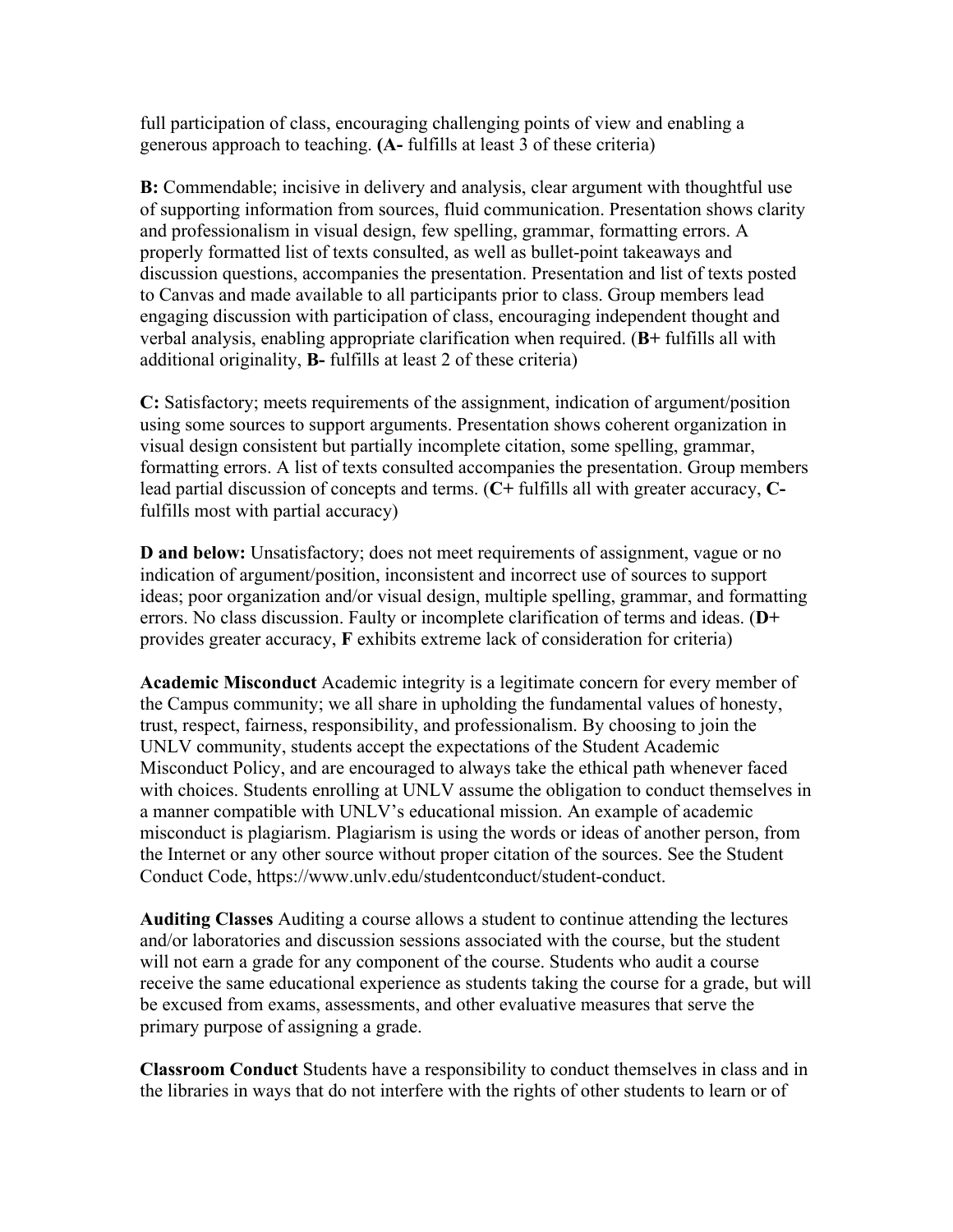instructors to teach. Use of electronic devices such as pagers, cellular phones, or recording devices, or potentially disruptive devices or activities, are only permitted with the prior explicit consent of the instructor. The instructor may rescind permission at any time during the class. If a student does not comply with established requirements or obstructs the functioning of the class, the instructor may initiate an administrative drop of the student from the course.

This class requires the mutual respect of its participants, as well as the respect of the Professor for her students. The Professor and students agree to operate within a classroom environment that is free from all forms of harassment and discrimination whether that discrimination or harassment is because of race, color, national origin, sex, disability, religion, age, veteran status, gender identity or expression, sexual orientation or any other characteristic protected by law.

Please refrain from using your laptop for any activity other than note taking during lecture. Cell phones and other personal electronic devices must be switched off during lecture. Students do not have permission to audio or videorecord lectures, workshops, or class discussions.

**Copyright** The University requires all members of the University Community to familiarize themselves with, and to follow copyright and fair use requirements. You are individually and solely responsible for violations of copyright and fair use laws. The University will neither protect nor defend you, nor assume any responsibility for employee or student violations of fair use laws. Violations of copyright laws could subject you to federal and state civil penalties and criminal liability, as well as disciplinary action under University policies. Additional copyright policy information is available at http://www.unlv.edu/provost/copyright (Links to an external site.).

**Disability Resource Center (DRC)** The UNLV Disability Resource Center (SSC-A , Room 143, https://www.unlv.edu/drc, 702-895-0866) provides resources for students with disabilities. Students who believe that they may need academic accommodations due to injury, disability, or due to pregnancy should contact the DRC as early as possible in the academic term. A Disabilities Specialist will discuss what options may be available to you. If you are registered with the UNLV Disability Resource Center, bring your Academic Accommodation Plan from the DRC to the instructor during office hours, so that you may work together to develop strategies for implementing the accommodations to meet both your needs and the requirements of the course. Any information you provide is private and will be treated as such. To maintain the confidentiality of your request, please do not approach the instructor in front of others to discuss your accommodation needs.

**Final Examinations** The University requires that final exams given at the end of a course occur on the date and at the time specified in the Final Exam schedule. The general schedule is typically available at the start of the semester, and the classroom locations are available approximately one month before the end of the semester. See the Final Exam Schedule, https://www.unlv.edu/registrar/calendars (Links to an external site.).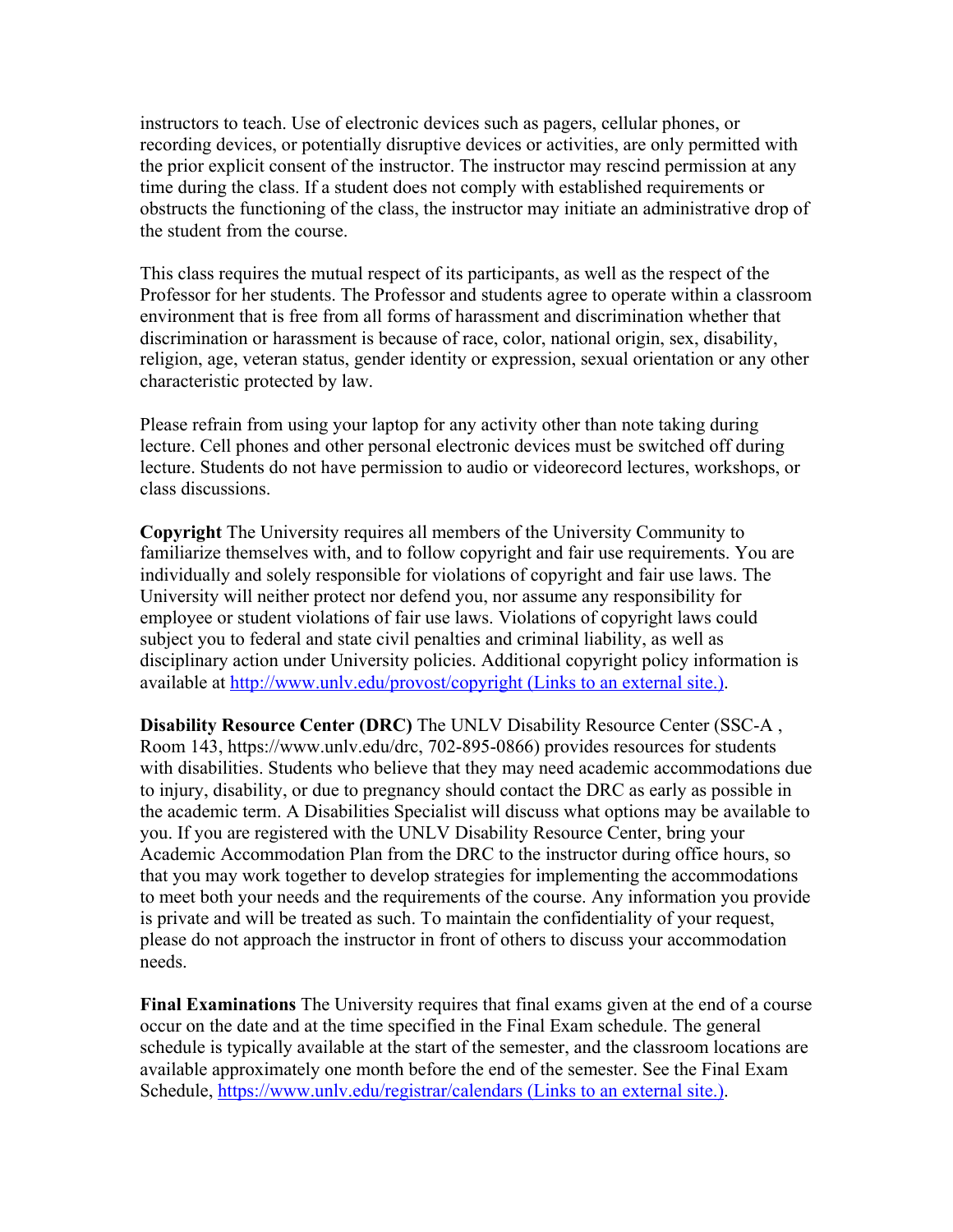**Incomplete Grades** The grade of "I" (Incomplete) may be granted when a student has satisfactorily completed three-fourths of course work for that semester/session, but cannot complete the last part of the course for reason(s) beyond the student's control and acceptable to the instructor, and the instructor believes that the student can finish the course without repeating it. For undergraduate courses, the incomplete work must be made up before the end of the following regular semester. Graduate students receiving "I" grades in 500-, 600-, or 700-level courses have up to one calendar year to complete the work, at the discretion of the instructor. If course requirements are not completed within the period indicated, a grade of "F" will be recorded, and the student's GPA will be adjusted accordingly. Students who are fulfilling an Incomplete grade do not register for the course, but make individual arrangements with the instructor who assigned the "I" grade.

**Library Resources** Librarians are available to consult with students on research needs, including developing research topics, finding information, and evaluating sources. To make an appointment with a subject expert for this class, please visit the Libraries' Research Consultation website: http://guides.library.unlv.edu/appointments/librarian. You can also ask the library staff questions via chat and text message at: http://ask.library.unlv.edu/.

**Missed Classwork** Any student missing class, quizzes, examinations, or any other class or laboratory work because of observance of religious holidays will be given an opportunity during that semester to make up the missed work. The make-up opportunity will apply to the religious holiday absence only. It is the responsibility of the student to notify the instructor within the first 14 calendar days of the course for Fall and Spring courses (except for modular courses), or within the first 7 calendar days of the course for Summer and modular courses, of their intention to participate in religious holidays which do not fall on state holidays or periods of class recess. For additional information, please visit the Policy for Missed Work, under Registration Policies, on the Academic Policies webpage, https://catalog.unlv.edu/content.php?catoid=6&navoid=531 (Links to an external site.). In accordance with the policy approved by the Faculty Senate regarding missed class time and assignments, students who represent UNLV in any official extracurricular activity will also have the opportunity to make up assignments, provided that the student provides official written notification to the instructor no less than one week prior to the missed class(es).The spirit and intent of the policy for missed classwork is to offer fair and equitable assessment opportunities to all students, including those representing the University in extracurricular activities. Instructors should consider, for example, that in courses which offer a "Drop one" option for the lowest assignment, quiz, or exam, assigning the student a grade of zero for an excused absence for extracurricular activity is both contrary to the intent of the Faculty Senate's policy, and an infringement on the student's right to complete all work for the course. This policy will not apply in the event that completing the assignment or administering the examination at an alternate time would impose an undue hardship on the instructor or the University that could reasonably have been avoided. There should be a good faith effort by both the instructor and the student to agree to a reasonable resolution. When disagreements regarding this policy arise, decisions can be appealed to the Department Chair/Unit Director,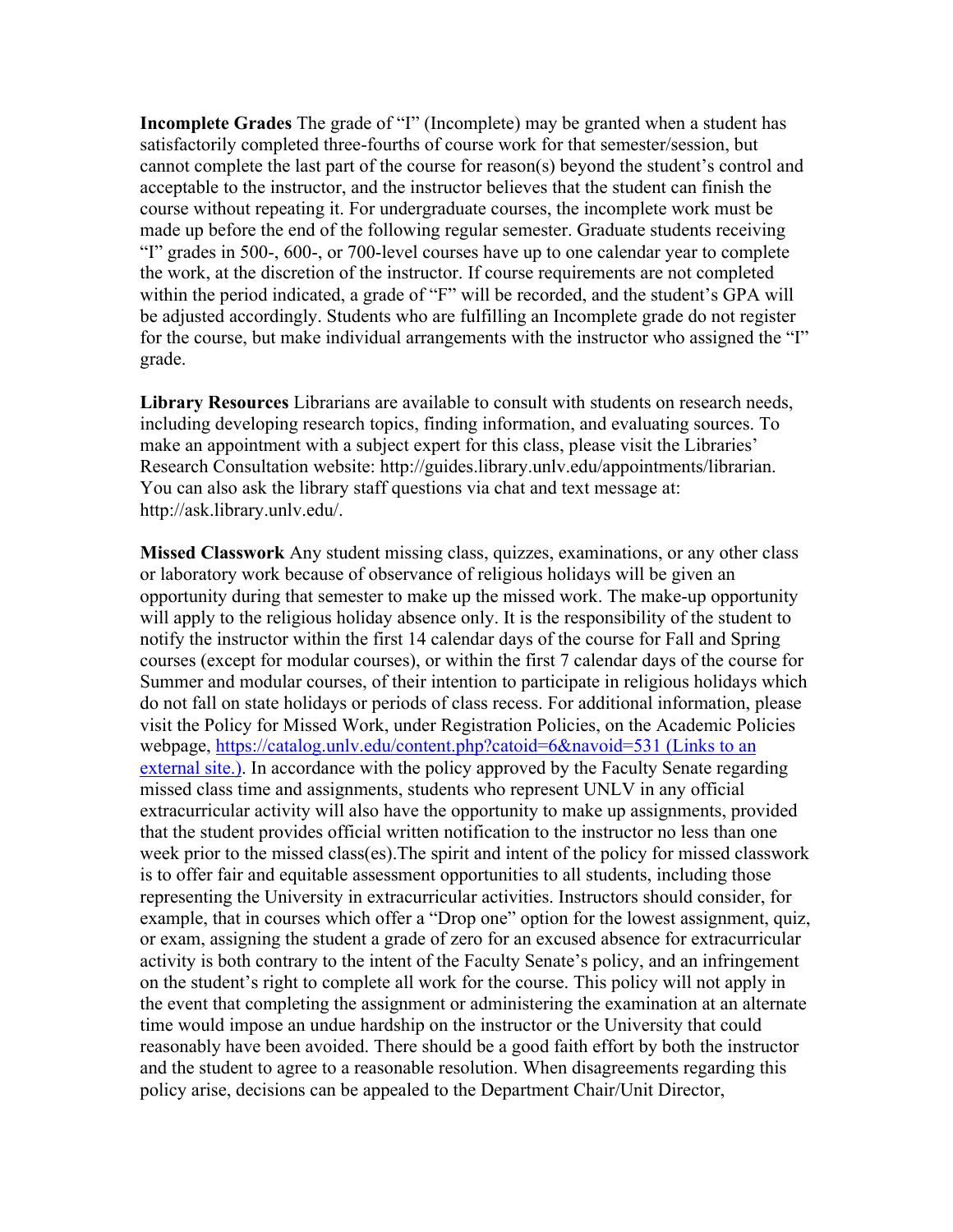College/School Dean, and/or the Faculty Senate Academic Standards Committee. For purposes of definition, extracurricular activities may include, but are not limited to: fine arts activities, competitive intercollegiate athletics, science and engineering competitions, liberal arts competitions, academic recruitment activities, and any other event or activity sanctioned by a College/School Dean, and/or by the Executive Vice President and Provost.

**Rebelmail** Rebelmail is UNLV's official email system for students, and by University policy, instructors and staff should only send emails to students' Rebelmail accounts. Rebelmail is one of the primary ways students receive official University communications, information about deadlines, major Campus events, and announcements. All UNLV students receive a Rebelmail account after they have been admitted to the University. Emailing within WebCampus is also acceptable.

The instructor will respond to emails in a timely fashion. The student should expect a reply to an email within 48 business hours (M-F, 9a-5p).

**Tutoring and Coaching** The Academic Success Center (ASC) provides tutoring, academic success coaching, and other academic assistance for all UNLV undergraduate students. For information regarding tutoring subjects, tutoring times, and other ASC programs and services, please visit the ASC website, https://www.unlv.edu/asc, or call 702-895-3177. The ASC building is located across from the Student Services Complex (SSC). Academic success coaching is located on the second floor of SSC A, Room 254. Drop-in tutoring is located on the second floor of the Lied Library, and on the second floor of the College of Engineering building (TBE A 207).

**UNLV Writing Center** One-on-one or small group assistance with writing is available free of charge to UNLV students at the Writing Center, https://writingcenter.unlv.edu/, located in the Central Desert Complex, Building 3, Room 301 (CDC 3–301). Walk-in consultations are sometimes available, but students with appointments receive priority assistance. Students may make appointments in person or by calling the Center, 702-895- 3908. Students are requested to bring to their appointments their Rebel ID Card, a copy of the instructions for their assignment, and two copies of any writing they have completed on their assignment.

## **SCHEDULE OF CLASS MEETINGS**

WEEK 1 **Jan 20: Martin Luther King, Jr. Day—CLASS DOES NOT MEET**

**Jan 22: Origin Stories: Becoming an Artist**

WEEK 2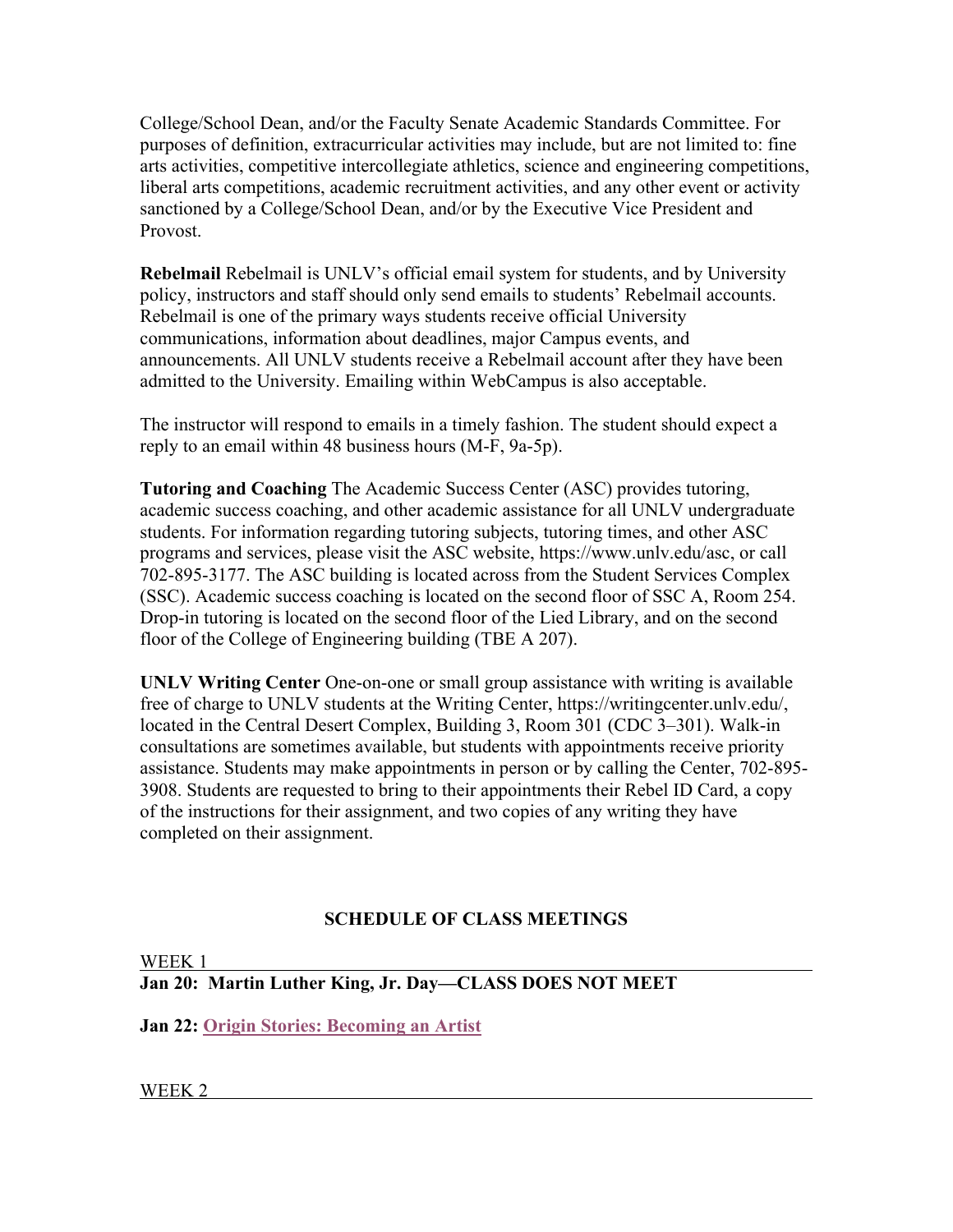## **Jan 27: Sources & Discussion:** Long-form Biographical Profiles **Readings:**

- o Hilton Als, "The Shadow Act: Kara Walker's Vision." *New Yorker* October 8, 2007.
- o Select one additional reading from the Week 2 folder on Canvas.

### **Jan 29: Skills & Discussion:** Note-taking & Response Essay **Assignment:**

o Write a 500-word response essay to the work/video of an artist shown in "Origin Stories," with reference to a reading from Week 2 folder on Canvas. Due Feb 3 by 11.59p via Canvas.

## WEEK 3

**Feb 3: Skills & Discussion:** Locating & Evaluating Sources **Guest**: Richard Zwiercan, Art/Architecture/Design Librarian, UNLV Libraries

## **Feb 5: Teaching with Community**

### WEEK 4

## **Feb 10: Sources & Discussion:** Public Engagement

### **Readings:**

- o Claire Bishop "Introduction" in *Participation*. Cambridge: MIT Press, 2006.
- o Select one additional reading from the Week 4 folder on Canvas.

## **Feb 12: Skills & Discussion:** Artist Resumes

**Guest**: Kassie Moore, Career Coach, UNLV Career Services

## WEEK 5

## **Feb 17: Presidents' Day (class does not meet)**

## **Feb 19: Sacred Grounds**

### WEEK 6

# **Feb 24: Sources & Discussion:** Studio Visits, Artist Interviews

## **Readings:**

- o Marjorie Weilish, "The Studio Revisited" in *The Studio Reader* (Chicago: University of Chicago Press, 2010).
- o Rochelle Feinstein, "Rochelle Feinstein" in *The Studio Reader*.
- o Select one additional reading from the Week 6 folder on Canvas.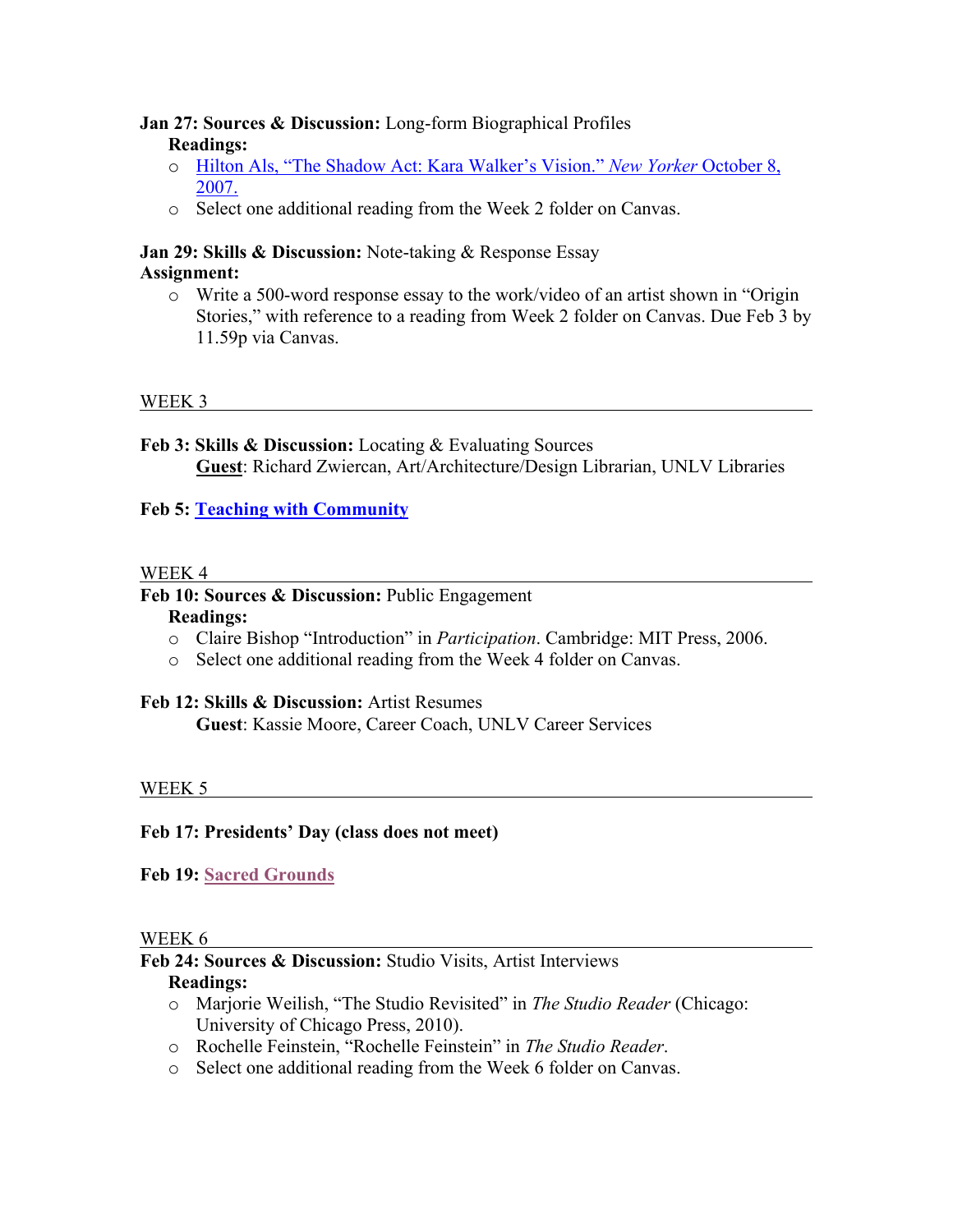## **Feb 26: The Anarchic Potential of Color**

### WEEK 7

## **Mar 2: Sources & Discussion:** Art Criticism

### **Readings:**

- o Raphael Rubenstein, "Where Is the Audience for Art Criticism Now" *Art in America* October 1, 2019.
- o Select one additional reading from the Week 7 folder on Canvas

## **Mar 4: Discussion:** Formalism, Criticism, Cultural Critique, Artist's POV **Readings:**

- o Peter Schjeldahl, "Grand Funk" *The New Yorker* April 14, 2003.
- o Jerry Saltz, "Relentless Tempest" *The Village Voice* October 18, 2005
- o Dave Hickey, "On Zabriskie Point" in *Elizabeth Murray*. New York: Pace Wildenstein, 2006.
- o Elizabeth Murray, "Looking at Pictures: A Painter's Education." *Art21* November 2011.

## **Assignment**:

 $\circ$  Write a formalist, critical, or cultural critique of work by an artist. Due Mar 9, 11.59p via Canvas.

Mar 5: Visiting Historian Lecture: Andy Campbell & Ellen Lupton on Design History. Marjorie Barrick Museum of Art, 7-9p. (extra credit).

### WEEK 8

**Mar 9: Essence of a History**

- **Mar 11: Sources & Discussion:** Theoretical Frameworks and Scholarly Essays **Readings:**
	- o Richard Delgado and Jean Stefanic, "Introduction" in *Critical Race Theory: An Introduction*, 3d ed. New York: New York University Press, 2017.
	- o Select one additional reading from the Week 8 folder on Canvas

## WEEK 9:

## **Spring Break: Class Does Not Meet**

## WEEK 10

**Mar 23:** Under the Influence

## **Apr 25: Skills & Discussion:** Relating Works of Art and Artists on Artists **Readings:**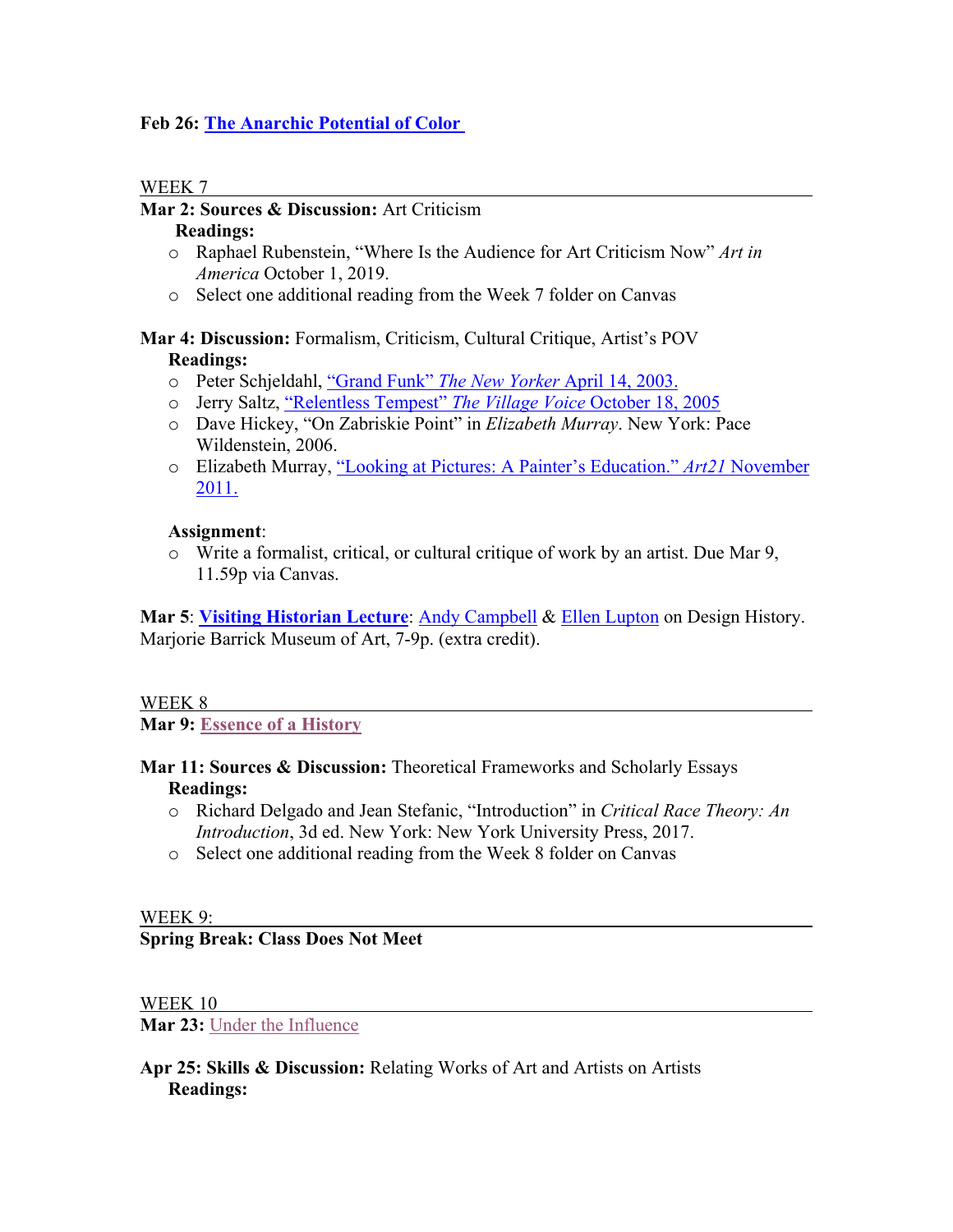o Sol LeWitt, Letter to Eva Hesse (1964)

### **Assignment:**

o Work with your team to come up with a proposal of works of art to compare in your presentation. List and rationale due Mar 30, 11:59p via Canvas.

#### WEEK 11

**Mar 30: Skills & Discussion:** Oral Presentations

**Apr 1: Skills & Discussion:** Slide Lectures

### WEEK 12

**Apr 6: Student Presentation 1:** Relating Works of Art

**Apr 8: Student Presentation 2:** Relating Works of Art

### WEEK 13

**Apr 13: Blockbusters & Biennials**

### **Apr 15: Sources & Discussion:** Exhibition Reviews

#### **Readings:**

- o Margaret Lindauer, "Critical Museum Visitor" in *New Museum Theory: An Introduction*. Malden, MA: Blackwell, 2006.
- o Select one additional reading from the Week 13 folder on Canvas.

### **Assignment:**

o Write an exhibition review of a show seen in LA or in Las Vegas. Due April 27 by 11:59p via Canvas.

### WEEK 14

**Apr 20: Latin America 1**

## **Apr 22: Latin America 2**

### **Readings:**

o Gerardo Mosquera, "Against Latin American Art" in *Contemporary Art in Latin America*. London: Black Dog, 2010. (English) (Spanish)

### WEEK 15:

- **Apr 27: Sources & Discussion:** Web Videos/Social Media **Readings:**
	- o "Jerry Saltz" *Longform* September 25, 2018.